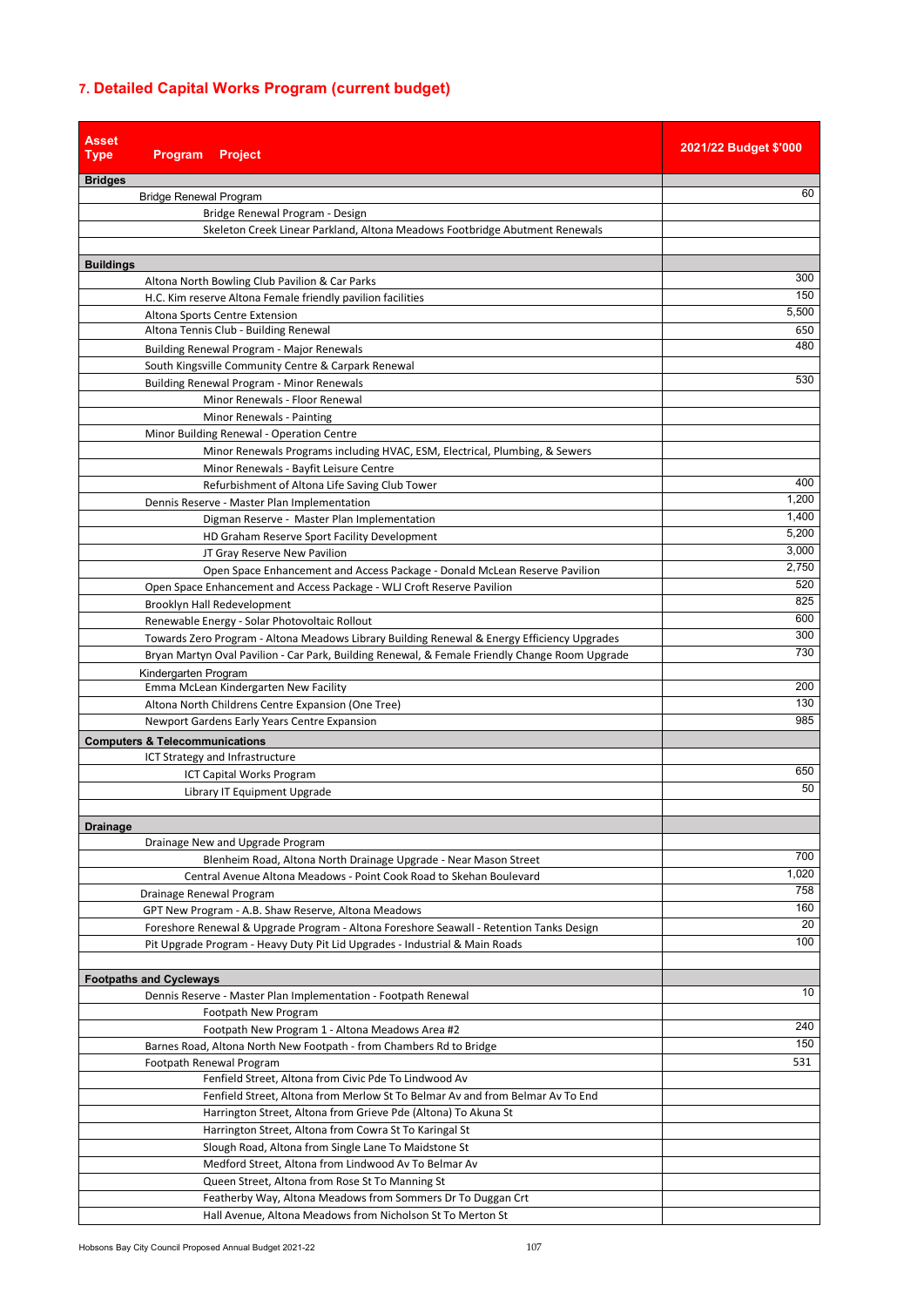| <b>Asset</b><br><b>Project</b><br><b>Type</b><br>Program                              | 2021/22 Budget \$'000 |
|---------------------------------------------------------------------------------------|-----------------------|
| Orville Street, Altona Meadows from Hall Av To Alma Av (Meadows)                      |                       |
| Queen Street, Altona Meadows from Rab (Victoria St) To Rab (Victoria St)              |                       |
| Duosa Road, Altona North from Millers Rd To Bond St                                   |                       |
| Mason Street, Altona North from Millers Rd To Seventh Av                              |                       |
| Mason Street, Altona North from Mason St To Hansen St                                 |                       |
| McArthurs Road, Altona North from Duke St To Cooper Av                                |                       |
| Rymill Court, Altona North from Hill St To End                                        |                       |
| Grieve Parade, Brooklyn from Buchanan Rd To Bridge                                    |                       |
| Grieve Parade, Brooklyn from Princes Hwy To Buchanan Rd                               |                       |
| Newcastle Street, Newport from Schutt St To William St                                |                       |
| Giffard Street, Williamstown from Hanmer St To Railway Pl                             |                       |
| John Street, Williamstown from Dover St To Haslam St                                  |                       |
| John Street, Williamstown from Rennie St To College St                                |                       |
| Melbourne Road, Williamstown from Yarra St To Princes St                              |                       |
| Melbourne Road, Williamstown from Courtis St To Hosking St                            |                       |
| Melbourne Road, Williamstown from Electra St To Pasco St                              |                       |
| Melbourne Road, Williamstown from Rab (Ferguson St) To Rab (Station Rd)               |                       |
| Melbourne Road, Williamstown from Rab (Stevedore St) To Jobson St                     |                       |
| Rosseau Street, Williamstown from Aitken St to Cecil St                               |                       |
| Stevedore Street, Williamstown from Maclean St To Goss Tce                            |                       |
| Stevedore Street, Williamstown from Wellington Pde To Lenore Cres                     |                       |
| Stevedore Street, Williamstown from Lenore Cres To RAB (Melbourne Rd)                 |                       |
| Dennis Reserve, Williamstown                                                          |                       |
| Fearon Reserve, Williamstown                                                          |                       |
| Shared Trails Renewal Program                                                         | 150                   |
| Gloucester Reserve, Williamstown                                                      |                       |
| <b>Better Places Laverton</b>                                                         | 50                    |
| A More Connected Community - Railway Avenue Precinct Master Plan & Implementation     |                       |
|                                                                                       |                       |
| <b>Heritage Buildings</b>                                                             |                       |
| Renewal - Cultural Heritage and Public Artwork - Future conservation works            | 30                    |
|                                                                                       |                       |
| <b>Library Books - Library Collections</b>                                            |                       |
| Library collections                                                                   | 960                   |
| <b>Off Street Car parks</b>                                                           |                       |
| Altona North Bowling Club Pavilion & Car Parks                                        | 135                   |
| Car Park Renewal Program - Russell Court Kinder & Childrens Centre, Altona Meadows    | 10                    |
| <b>Other Infrastructure</b>                                                           |                       |
|                                                                                       | 50                    |
| Cultural Heritage Interpretation Program                                              |                       |
| New Cultural Heritage Interpretation Program - The Message Tree Project, Williamstown |                       |
| <b>Parks and Open Space</b>                                                           |                       |
| <b>Biodiversity Strategy Implementation Works</b>                                     | 260                   |
| Community Parks and Playground New and Upgrade                                        |                       |
| MacLean Reserve, Williamstown - Local Park Upgrade - play space + open space          | 610                   |
| G.J. Hosken Reserve, Altona North Upgrade                                             | 225                   |
| Blenheim Road, Newport Community Park & Public Toilet                                 | 2,000                 |

| Open Space Forward Design                                                                           | 250 |
|-----------------------------------------------------------------------------------------------------|-----|
| W.J. Irwin Reserve, Altona North - Inclusive play and picnic area, & New Irrigation                 | 400 |
| Newport Park, Newport - District Park Upgrade - play space destination + open space +<br>skate park | 50  |
| Williamstown Beach Esplanade, Williamstown - Regional Park Upgrade - open space                     | 60  |
| Dennis Reserve - Master Plan Implementation                                                         |     |
| Dennis Reserve, Williamstown - Irrigation Renewal                                                   | 55  |
| Dennis Reserve, Williamstown - Open Space enhancements                                              | 555 |
| Fencing Renewal Program                                                                             |     |
| <b>Clement Reserve Post N Rail Fencing</b>                                                          | 55  |
| Fencing Renewal Program (other sites)                                                               | 130 |
| Irrigation new, upgrades and renewals                                                               | 170 |
| G.F. Stirling Reserve - Irrigation Renewal                                                          |     |
| MacLean Reserve, Williamstown - New Irrigation                                                      |     |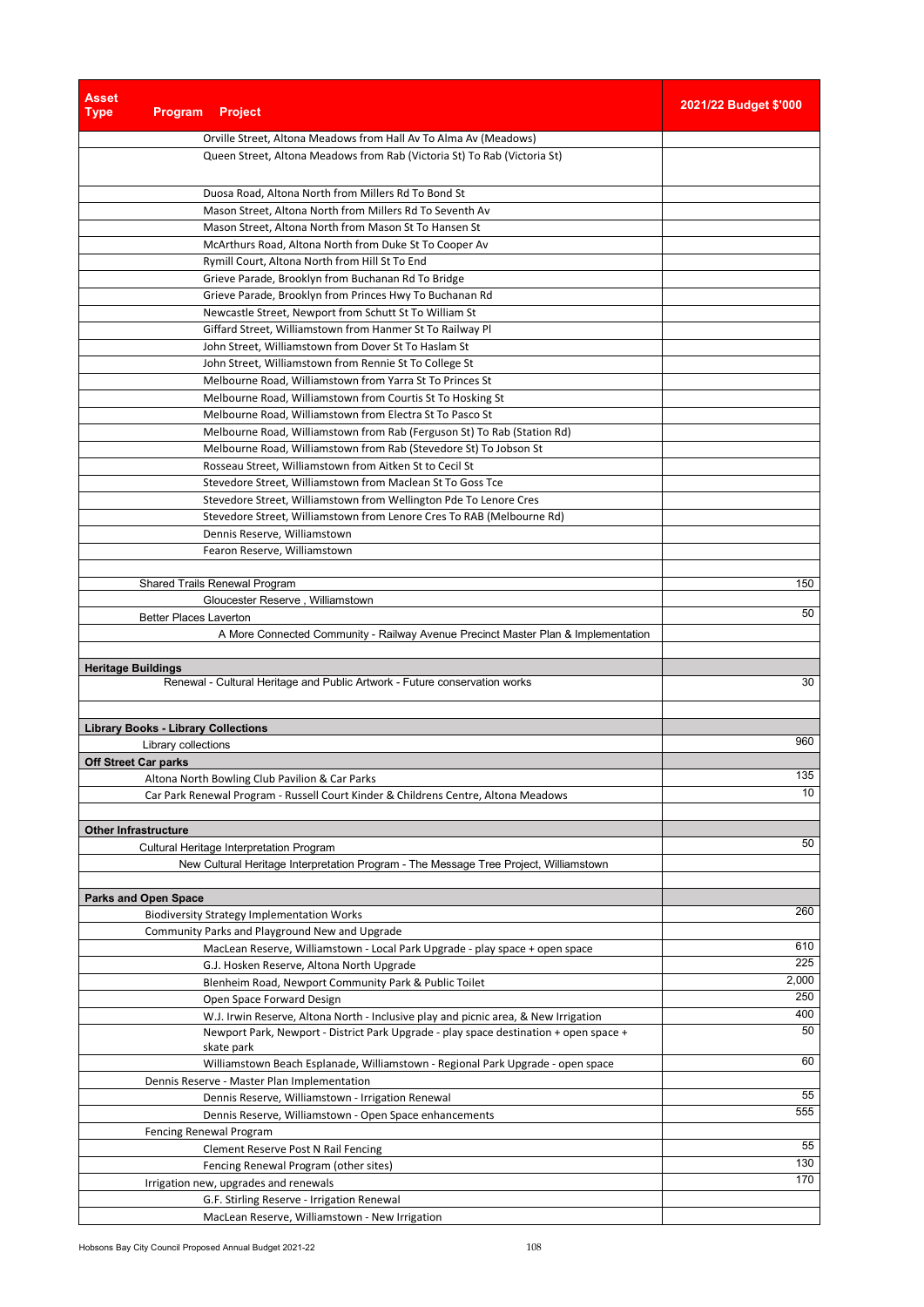| <b>Asset</b><br><b>Type</b><br><b>Project</b><br><b>Program</b>                              | 2021/22 Budget \$'000 |
|----------------------------------------------------------------------------------------------|-----------------------|
| The Strand, Williamstown - Irrigation Renewal                                                |                       |
| Weaver Reserve, Altona - Irrigation Renewal                                                  |                       |
| Open Space Assets Renewal                                                                    | 200                   |
| Open Space Enhancement and Access Package - WLJ Croft Reserve Open Space Upgrades            | 300                   |
| Williamstown Botanic Gardens Master Plan Implementation                                      | 125                   |
| Foreshore Future Design                                                                      | 228                   |
| Foreshore New & Upgrade                                                                      |                       |
| Seaholme Foreshore (PA Burns) Upgrade Phase 3 - Public Toilet & Sandbag Retaining Wall       | 500                   |
| Altona Foreshore Seawall and Shared Trail - Webb Street to Sargood Street                    | 2,000                 |
| Altona Foreshore Pedestrian Access Ramp (opp Webb Street)                                    | 650                   |
| Altona Foreshore Pedestrian Access Ramp (opposite Mount Street)                              | 550                   |
| Biodiversity Strategy - Altona Coastal Park Boardwalk Design                                 | 70                    |
| Biodiversity Strategy - Rifle Range Wetlands Restoration                                     | 70                    |
| <b>Better Places Laverton</b>                                                                |                       |
| Dick Murdoch Reserve - BP Laverton - Local Community Park upgrade                            | 350                   |
| Cleaner & Greener - Henderson Street Reserve - BP Laverton - Local Community Park<br>Upgrade | 365                   |
| Beverly Anton Reserve Local Community Park upgrade (BP Laverton)                             | 90                    |
| Cleaner & Greener - Bladin Street Reserve - BP Laverton - Local Park Upgrade                 | 250                   |
| Cleaner & Greener - Lohse Street Reserve BP Laverton - Neighbourhood Park Upgrade            | 100                   |
| Bruce Comben Masterplan Implementation - Car Parking - Henry Drive - Design                  | 50                    |
| Better Places Spotswood & South Kingsville Development                                       | 200                   |
|                                                                                              |                       |
| Plant, machinery and equipment                                                               |                       |
| Vehicle Plant Replacement Program                                                            |                       |
| Purchase of Electric Vehicles - Fleet                                                        | 136                   |
| Purchase of leased vehicles                                                                  | 500                   |
| Plant & Equipment Replacement Program                                                        | 1,000                 |
|                                                                                              |                       |
| Recreations, leisure and community facilities                                                |                       |
| Altona Tennis Club Precinct                                                                  |                       |
| Altona Tennis Court, Fencing and Pavilion Renewal                                            | 910                   |
| Williamstown Cricket Ground - Practice facility upgrade                                      | 100                   |
| Court Renewal Program (Tennis, Basketball, Netball)                                          | 315                   |
| <b>Future Design</b>                                                                         |                       |
| Brooklyn Tennis Club court renewal                                                           |                       |
| Homestead Run Reserve court renewal                                                          |                       |
| Liston Tennis Club, Williamstown court renewal                                               |                       |
| Power Street Tennis Club, Williamstown - Court Renewal                                       |                       |
| Cricket Practice Nets Renewal Program - JK Grant Reserve, Altona                             | 440                   |
| Digman Reserve - Master Plan Implementation                                                  | 1,950                 |
| JT Gray Reserve - Sportsground Floodlighting                                                 | 200                   |
| Open Space Enhancement and Access Package - WLJ Croft Reserve - Sportsground,                | 2,000                 |
| Floodlighting, Play Space                                                                    |                       |
| <b>Recreation Infrastructure Renewal</b>                                                     | 75                    |
| Sports Ground Floodlighting Program                                                          |                       |
| Paisley Park, Newport - Sports Ground Floodlighting                                          | 350                   |
| Laverton Park Oval, Altona Meadows - Sports Ground Floodlighting                             | 420                   |
| Aquatic Strategy Implementation - Future Western Aquatic Facility (Bruce Comben) - Design    | 100                   |
| Pier Street, Altona Precinct Upgrade - Phase 1 Construction                                  | 550                   |
|                                                                                              |                       |

| <b>Roads</b>                                                                                                     |       |
|------------------------------------------------------------------------------------------------------------------|-------|
| <b>Blackspot Funding</b>                                                                                         |       |
| Railway Avenue, Laverton Blackspot Funding - Traffic Treatment Works from High Street to<br><b>Aviation Road</b> | 484   |
| Ferguson Street, Williamstown Blackspot Funding - Bicycle Connectivity between<br>Melbourne Rd & The Strand      | 310   |
| Merton Street, Altona Meadows Blackspot Funding - Traffic Calming Works                                          | 630   |
| Mason Street, Altona North Blackspot Funding - Bicycle Connectivity & Pedestrian Facility<br>Improvements        | 719   |
| Road Rehabilitation Program                                                                                      |       |
| Keen Street, Newport [3.3]                                                                                       | 420   |
| Pinnacle Rd, Altona North, from Grieve Parade to End [4]                                                         | 1,100 |
| Blenheim Road, Altona North, between Wood Street & Mason Street (Stage 2) [3]                                    | 1,401 |
| Truman Street, South Kingsville, between Aloha Street & Brunel Street [5]                                        | 925   |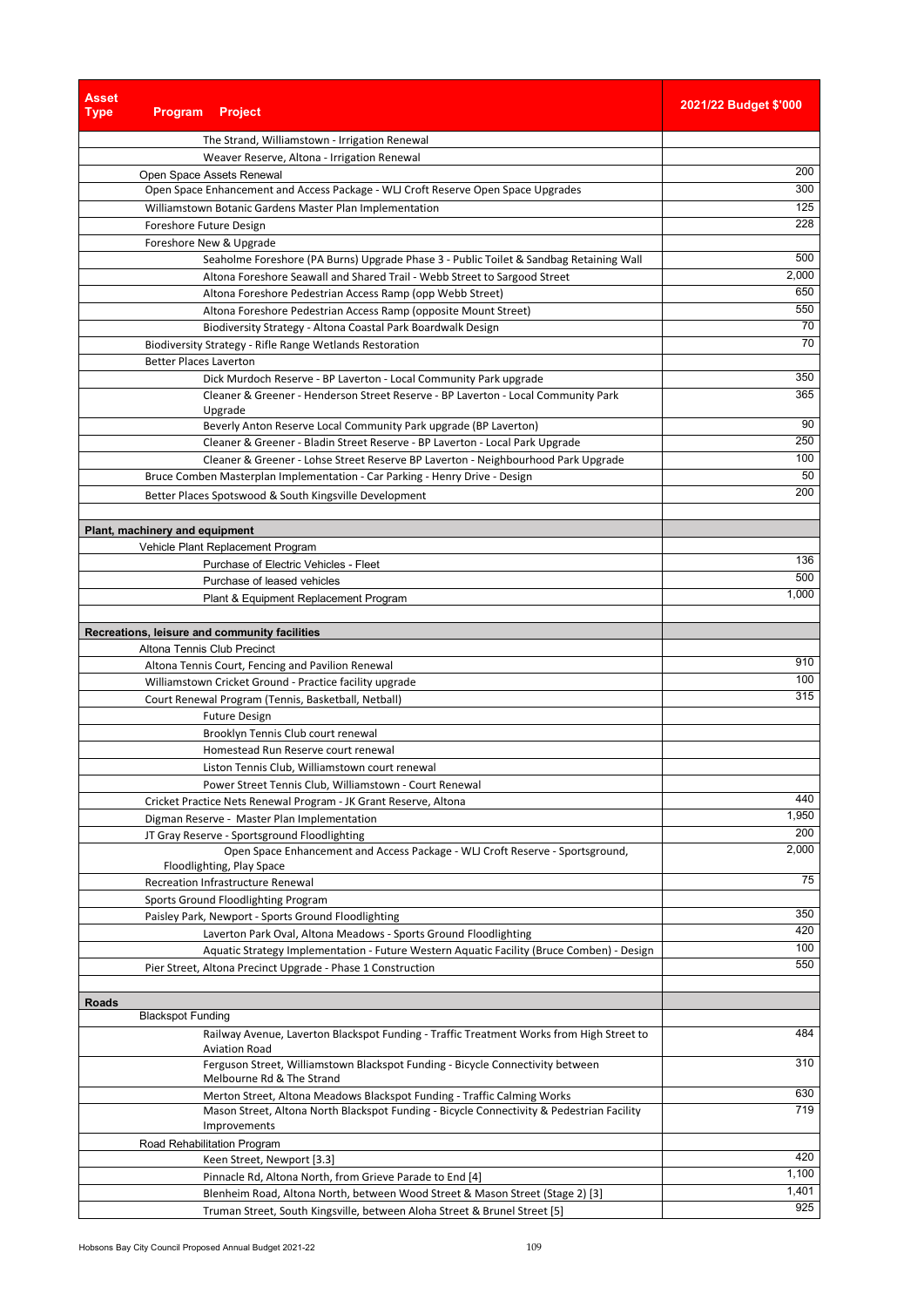| <b>Asset</b><br><b>Type</b><br><b>Project</b><br><b>Program</b>                                                                            | 2021/22 Budget \$'000 |
|--------------------------------------------------------------------------------------------------------------------------------------------|-----------------------|
| Aloha Street, South Kingsville, between New St & Stephenson St [5]                                                                         | 925                   |
| Rymill Court, Altona North, from Blackshaws Road to end [4.8]                                                                              | 550                   |
|                                                                                                                                            | 3,226                 |
| Road Resurfacing Program<br>Ailsa Street South, Altona Meadows - from Princes Hwy to Central Av (Meadows)                                  |                       |
| Ailsa Street, Laverton - from Alma Av (Laverton) to End                                                                                    |                       |
| Ailsa Street, Laverton - from Railway Av Laverton to Alma Av (Laverton)                                                                    |                       |
| Alma Avenue, Laverton - from Crown St to Balmoral St                                                                                       |                       |
| Angus Avenue, Altona North - from Hearn St to Blackshaws Rd                                                                                |                       |
| Ascot Street South, Altona Meadows - from North End to Central Av (Meadows)                                                                |                       |
| Ascot Street, Laverton - from Railway Av Laverton to Alma Av (Laverton)                                                                    |                       |
| Ashby Court, Altona Meadows - from May Ave to Cul-De-Sac<br>Balmoral Street, Laverton - from Alma Av (Laverton) to Princes Hwy             |                       |
| Balmoral Street, Laverton - from Railway Av Laverton to Alma Av (Laverton)                                                                 |                       |
| Berkeley Court, Seabrook - from Mintaro Way to End                                                                                         |                       |
| Beuron Road, Altona North - from Millers Rd to Chambers Rd                                                                                 |                       |
| Blyth Street, Altona - from Bent St to Mcbain St                                                                                           |                       |
| Bolton Street, Spotswood - from Hudsons Rd to The Avenue                                                                                   |                       |
| Boronia Court, Altona Meadows - from End (North) to Junction                                                                               |                       |
| Boronia Court, Altona Meadows - from Junction to End (South)                                                                               |                       |
| Boronia Court, Altona Meadows - from Waratah Dr to Junction<br>Bruce Street, Laverton - from Railway Av Laverton to Alma Av (Laverton)     |                       |
| Burbidge Drive, Williamstown - from Rifle Range Drive to Merrett Dr                                                                        |                       |
| Cedar Court, Altona Meadows - from Victoria St (Meadows) to End                                                                            |                       |
| Charles Road, Altona - from Grieve Pde (Altona) to Brook Drive and from Brook Drive to End                                                 |                       |
| Civic Parade, Seaholme - from Wattle Grove to RAB (Millers Rd)                                                                             |                       |
| Crofton Drive, Williamstown - from Rifle Range Drive to Merrett Dr                                                                         |                       |
| Douglas Parade, Newport - from Bunbury St to North Rd                                                                                      |                       |
| Dover Road, Williamstown - from Braw St to Yarra St                                                                                        |                       |
| Fourth Avenue North, Altona North - from Marion St West to Blackshaws Rd<br>Garnsworthy Place, Newport - from Oberon Way to Joan Kirner Rd |                       |
| George Street, Spotswood - from Hudsons Rd to The Avenue                                                                                   |                       |
| Grace Street, Laverton - from Railway Av Laverton to End                                                                                   |                       |
| Gray Court, Williamstown - from Burbidge Dr to End                                                                                         |                       |
| Grevillia Court, Altona Meadows - from Victoria St (Meadows) to End                                                                        |                       |
| Haigh Court, Altona Meadows - from Trafalgar Av to Thorpe Court                                                                            |                       |
| Hakea Court, Altona Meadows - from Kurrajong Drive to End                                                                                  |                       |
| Henry Street, Williamstown - from Douch Street to End                                                                                      |                       |
| Hick Street, Spotswood - from The Avenue to Hick St<br>Hill Street, Altona North - from Rymill Crt to Marsh St                             |                       |
| Honeysuckle Court, Altona Meadows - from Victoria St (Meadows) to End                                                                      |                       |
| Hyde Court, Altona Meadows - from Rab (Nelson Av) to Cul-De-Sac                                                                            |                       |
| Ison Court, Altona Meadows - from May Ave to Cul-De-Sac                                                                                    |                       |
| James Deane Place, Newport - from Garnsworthy PI to John Liston Dr                                                                         |                       |
| Joan Kirner Drive, Newport - from Garnsworthy PI to Melbourne Rd                                                                           |                       |
| John Street, Altona North - from Blackshaws Rd to Marsh St                                                                                 |                       |
| Kempton Court, seabrook - from Seabrook Blvd to End                                                                                        |                       |
| Kurrajong Drive, Altona Meadows - from Victoria St (Meadows) to Clover Crt<br>Lindsay Court, Williamstown - from Kingshott Close to End    |                       |
| Maclean Street, Williamstown - from Ferguson St (Willy) to Stevedore St                                                                    |                       |
| Market Street, Newport - roundabout (Woods St)                                                                                             |                       |
| Market Street, Newport - roundabout (Champion Rd)                                                                                          |                       |
| Marsh Street, Altona North - from Blackshaws Rd to Hill St and from Hill St to End                                                         |                       |
| May Street, Altona North - from The Broadway to Seventh Av                                                                                 |                       |
| Merrett Drive, Williamstown - from Crofton Drive to Bird Crt                                                                               |                       |
| Misten Avenue, Altona North - from Blackshaws Rd to Glade Av                                                                               |                       |
| Nightingale Lane, Williamstown - from John Street to Waterloo Street                                                                       |                       |
| Oberon Way, Newport - from Aphrasia La to John Liston Dr<br>Power Street, Williamstown - from Station Rd to Pentland St                    |                       |
| Presidents Lane, Williamstown - Rear of 94 Power St Towestern side of 9 Douch St                                                           |                       |
| Railway Place, Williamstown - from Giffard St to Parker St                                                                                 |                       |
| Railway Place, Williamstown - from Pasco St to Vulcan Grove                                                                                |                       |
| Right of Ways (R.O.W), Williamstown - Southern side of 123 Douglas Pde                                                                     |                       |
| Right of Ways (R.O.W), Williamstown - Southern side of 2 Maclean St, Williamstown                                                          |                       |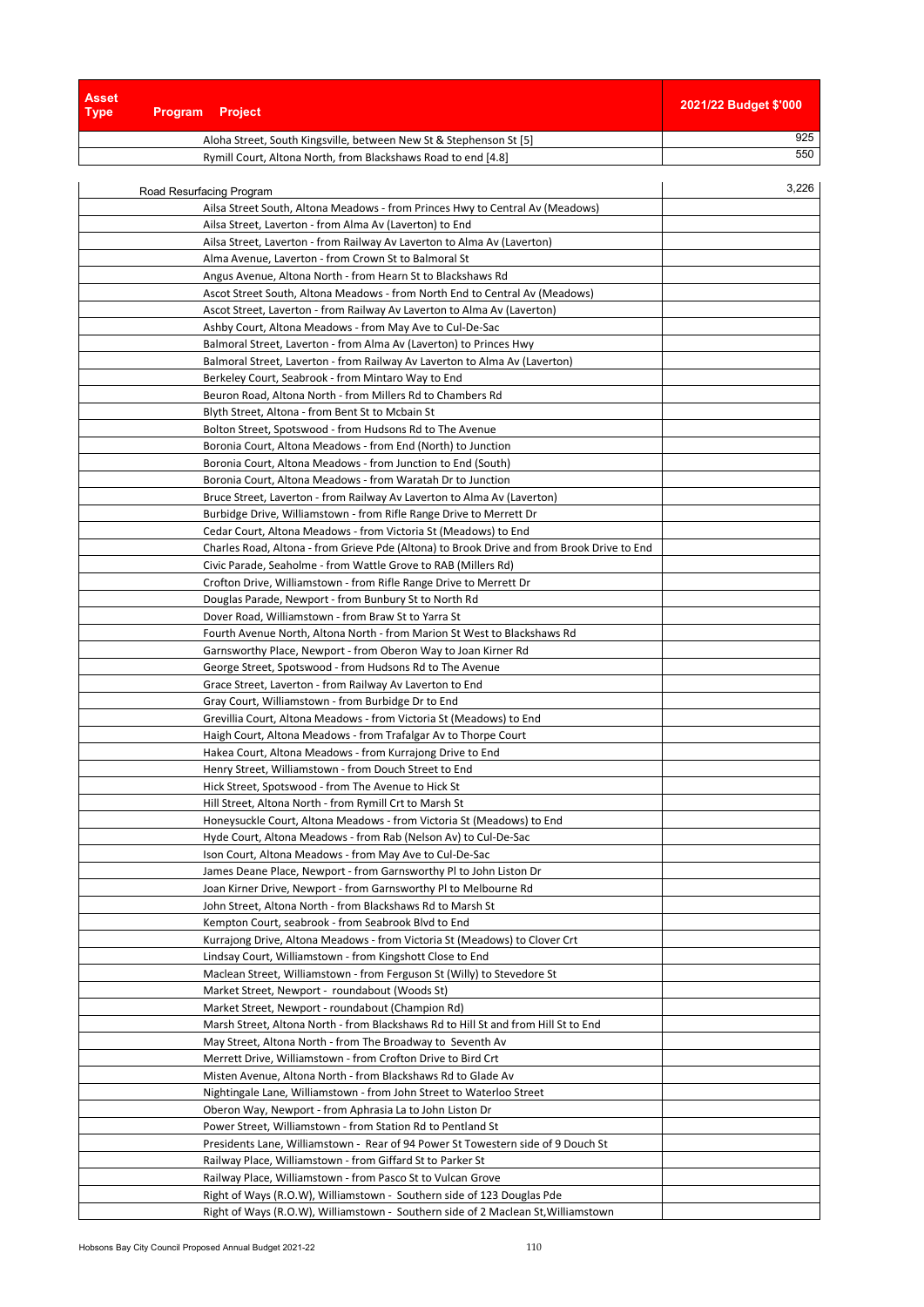| <b>Asset</b><br><b>Type</b> | <b>Program</b> | <b>Project</b>                                                                                                                                                                    | 2021/22 Budget \$'000 |
|-----------------------------|----------------|-----------------------------------------------------------------------------------------------------------------------------------------------------------------------------------|-----------------------|
|                             |                | Shields Court, Altona Meadows - from Nelson Av to Cul-De-Sac                                                                                                                      |                       |
|                             |                | Sixth Avenue North, Altona North - from Marion St West to May St                                                                                                                  |                       |
|                             |                | Spear Court, Altona - from Brook Drive to End                                                                                                                                     |                       |
|                             |                | The Avenue, Spotswood - from Lefevre St to Stephenson St                                                                                                                          |                       |
|                             |                | Thorpe Court, Altona Meadows - from Nelson Av to Cul-De-Sac                                                                                                                       |                       |
|                             |                | Truman Court, Altona Meadows - from Trafalgar Av to Shields Crt                                                                                                                   |                       |
|                             |                | Trythall Court, Altona Meadows - from Trafalgar Av to Cul-De-Sac                                                                                                                  |                       |
|                             |                | Valente Street, Altona Meadows - from Kurrajong Drive to Hibiscus Crt<br>Walter Street, Williamstown North - from Anile Place (South) to Nicosia Ct and from Nicosia<br>Ct to End |                       |
|                             |                | Whittaker Avenue, Laverton - from Butcher Cres to Thomson Av                                                                                                                      |                       |
|                             |                | Wilkins Street, Newport - from Melbourne Rd to Douglas Parade                                                                                                                     |                       |
|                             |                | Woodyard Court, Altona Meadows - from Rab (O'Connor Crt) to Cul-De-Sac                                                                                                            |                       |
|                             |                | Kerb & Channel Renewal Program                                                                                                                                                    | 706                   |
|                             |                | Blyth Street, Altona - from Pier St to Sargood St (Left)                                                                                                                          |                       |
|                             |                | Blyth Street, Altona - from Sargood St to Mcbain St (Right)                                                                                                                       |                       |
|                             |                | Blyth Street, Altona - from Mcbain St to David St (Left)                                                                                                                          |                       |
|                             |                | Blyth Street, Altona - from Romawi St to Upton St (Left)                                                                                                                          |                       |
|                             |                | Charles Road, Altona - from Brook Drive to End (Both sides)                                                                                                                       |                       |
|                             |                | Charles Road, Altona - from Grieve Pde to Brook Drive (Left)<br>Esplanade, Altona - from Seves St to Bayview St (Altona) (Left)                                                   |                       |
|                             |                | Esplanade, Altona - from Sargood St to Webb St (Left)                                                                                                                             |                       |
|                             |                | Lugg Street, Altona - from Mcintyre Drive to Hammond St (Left)                                                                                                                    |                       |
|                             |                | Spear Court, Altona - from Brook Drive to End (both sides)                                                                                                                        |                       |
|                             |                | Wren Street, Altona - from Grieve Pde to Mulga Street (Left)                                                                                                                      |                       |
|                             |                | Kiora Street, Altona Meadows - from RAB (Cameron Av) to Central Av (Meadows) (Left)                                                                                               |                       |
|                             |                | Angus Avenue, Altona North - from Hearn St to Marion St West (both sides)                                                                                                         |                       |
|                             |                | Hansen Street, Altona North - from The Circle to Shellard St (Left)                                                                                                               |                       |
|                             |                | Hill Street, Altona North - from Rymill Crt to Marsh St (both sides)                                                                                                              |                       |
|                             |                | Irwin Avenue, Altona North - from Glade Av to Rosala Ave (Right)                                                                                                                  |                       |
|                             |                | John Street, Altona North - from Blackshaws Rd to Marsh St (both sides)                                                                                                           |                       |
|                             |                | Kyle Road, Altona North - from Blackshaws Rd to Cyclamen Av (both sides)                                                                                                          |                       |
|                             |                | Kyle Road, Altona North from Marigold Ave to Clematis Av (Left)                                                                                                                   |                       |
|                             |                | May Street, Altona North from 73 May Street to Fifth avenue (Left)                                                                                                                |                       |
|                             |                | Ross Road, Altona North from Paproth Gr to Windsor Crescent (Right)                                                                                                               |                       |
|                             |                | Ross Road, Altona North from McIntosh Rd to Berkeley Cr (Left)                                                                                                                    |                       |
|                             |                | Eades Street, Laverton from Evans Crescent to Jennings St (Left)                                                                                                                  |                       |
|                             |                | Grace Street, Laverton from Railway Av Laverton to End (both sides)                                                                                                               |                       |
|                             |                | Jennings Street, Laverton from Bladin St to Eades St (both sides)                                                                                                                 |                       |
|                             |                | Elphin Street, Newport from Douglas Pde to Home Rd (Left)                                                                                                                         |                       |
|                             |                | Peel Street, Newport from Waltham Rd to Effingham Rd (Left)<br>Port Street, Newport from Rosshire Rd to End (both sides)                                                          |                       |
|                             |                |                                                                                                                                                                                   |                       |
|                             |                | William Street, Newport from Ross St to Junction St (Left)                                                                                                                        |                       |
|                             |                | Civic Parade, Seaholme from Acacia Av to Wattle Grove (Left)<br>Civic Parade, Seaholme from Wattle Grove to Waratah St (both sides)                                               |                       |
|                             |                | Civic Parade, Seaholme from Waratah St to Roundabout (Millers Rd) (Left)                                                                                                          |                       |
|                             |                | Hick Street, Spotswood from Birmingham St to Hudsons Rd (Left)                                                                                                                    |                       |
|                             |                | The Avenue, Spotswood from Strong St to End (Right)                                                                                                                               |                       |
|                             |                | Rosseau Street, Williamstown from Aitken St to Cecil St (Left)                                                                                                                    |                       |
|                             |                | Dover Road, Williamstown from John St to Mariner St (Right)                                                                                                                       |                       |
|                             |                | Dover Road, Williamstown from Dalgarno St to Thomas St (Right)                                                                                                                    |                       |
|                             |                | Knight Street, Williamstown from Hannan St to Bayview St (Left)                                                                                                                   |                       |
|                             |                | Pasco Street, Williamstown from Cecil St to RAB (Electra St) (Right)                                                                                                              |                       |
|                             |                | Railway Place, Williamstown from 1/87 Railway Place to (Right)                                                                                                                    |                       |
|                             |                | Russell Place, Williamstown from Queen St to Melbourne Rd (both sides)                                                                                                            |                       |
|                             |                | Unsealed Laneway Upgrade Program                                                                                                                                                  | 620                   |
|                             |                | Laverton LAMP Implementation (Railway Avenue Underpass Footpath & Cycling Improvement Work)                                                                                       | 50                    |
|                             |                | Victoria Street, Williamstown - Bicycle Improvement Program                                                                                                                       | 100                   |
|                             |                | Transport Management - Traffic Management Devices Renewal Program                                                                                                                 | 100                   |
|                             |                | Street Lighting Investigation and Improvement                                                                                                                                     | 50                    |
|                             | Implementation | Better Places Laverton - A More Connected Community - Railway Avenue Precinct Master Plan &                                                                                       | 290                   |

Hobsons Bay City Council Proposed Annual Budget 2021-22 111 11 11 11 11 11 11 11